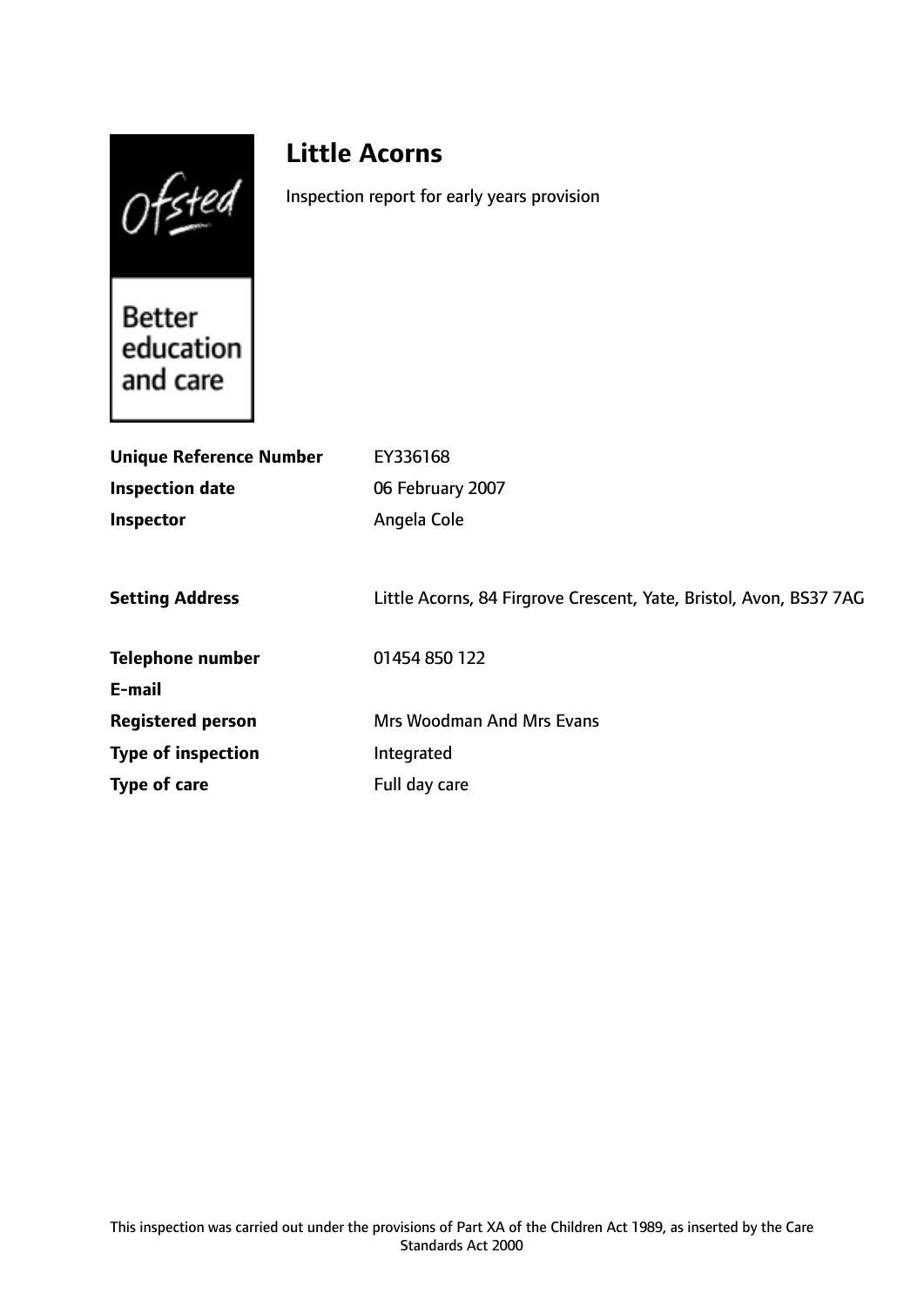## **ABOUT THIS INSPECTION**

The purpose of this inspection is to assure government, parents and the public of the quality of childcare and, if applicable, of nursery education. The inspection was carried out under Part XA Children Act 1989 asintroduced by the Care Standards Act 2000 and, where nursery education is provided, under Schedule 26 of the School Standards and Framework Act 1998.

This report details the main strengths and any areas for improvement identified during the inspection. The judgements included in the report are made in relation to the outcomes for children set out in the Children Act 2004; the National Standards for under 8s day care and childminding; and, where nursery education is provided, the *Curriculum guidance for the foundation stage.*

The report includes information on any complaints about the childcare provision which Ofsted has received since the last inspection or registration or 1 April 2004 whichever is the later.

## **The key inspection judgements and what they mean**

*Outstanding: this aspect of the provision is of exceptionally high quality Good: this aspect of the provision is strong Satisfactory: this aspect of the provision is sound Inadequate: this aspect of the provision is not good enough*

For more information about early years inspections, please see the booklet *Are you ready for your inspection?* which is available from Ofsted's website: *www.ofsted.gov.uk.*

## **THE QUALITY AND STANDARDS OF THE CARE AND NURSERY EDUCATION**

On the basis of the evidence collected on this inspection:

The quality and standards of the care are good. The registered person meets the National Standards for under 8s day care and childminding.

The quality and standards of the nursery education are good.

## **WHAT SORT OF SETTING IS IT?**

Little Acorns is one of two nurseries run by a private partnership. It has been operating in Yate, South Gloucestershire since 1993. It moved to its current location in a converted shop in 2003 and registered under the existing management team in 2006. It provides care on two floors of the three-storey building. Children under three years have access to two playrooms, a sleep room and changing facilities on the first floor. Children aged two to five years have use of a playroom, a smaller, messy play area and toilets on the ground floor. The setting also includes an office and a kitchen where children's meals are prepared each day. Children have access to an enclosed garden to the rear of the property. A maximum of 29 children may attend the setting at any one time. The nursery opens from 08.00 to 18.00 on Monday to Friday, excluding Bank Holidays.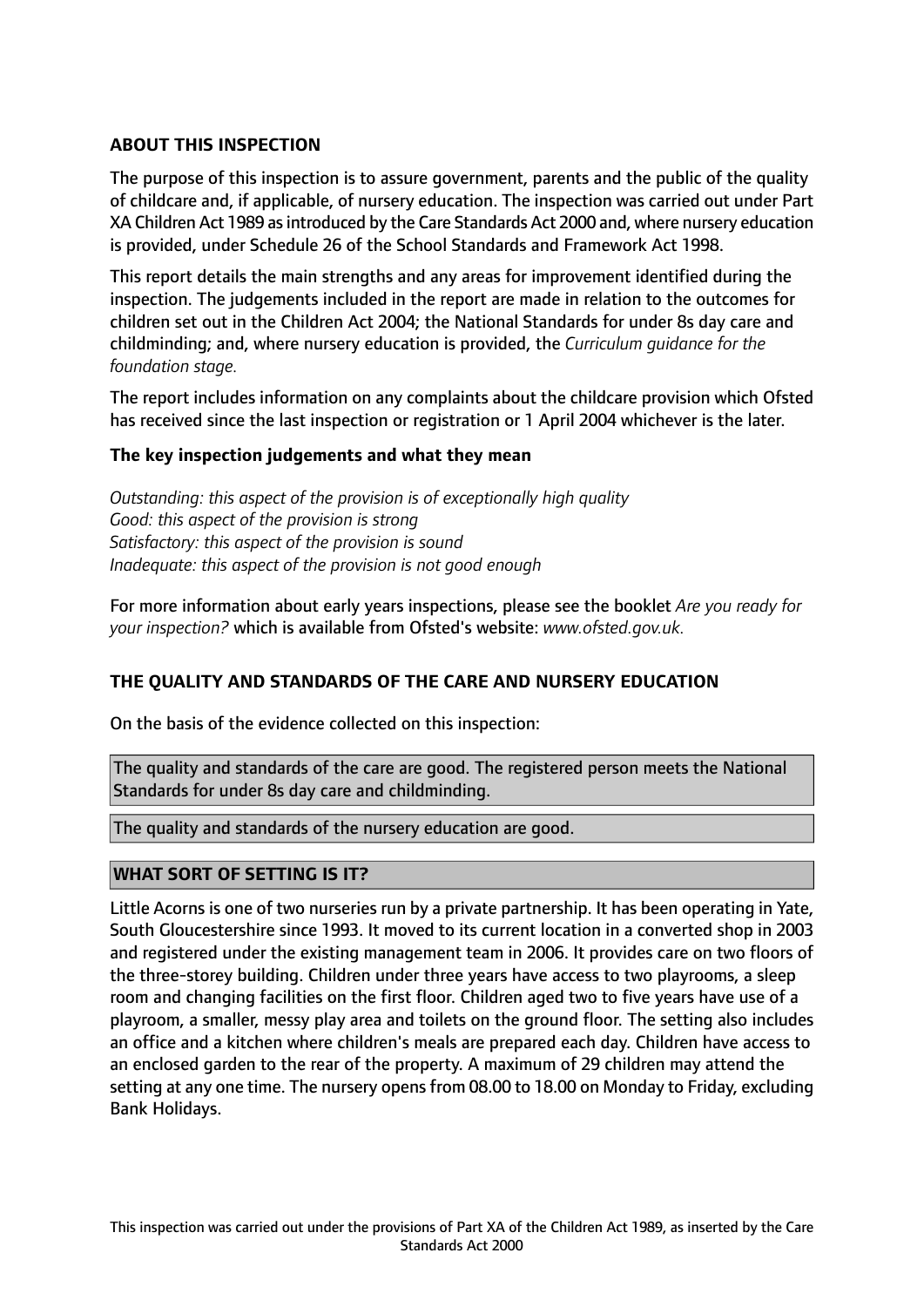There are currently 42 children aged from three months to under five years on roll. Of these, 16 children receive funding for early education. Children come from within the town and from the surrounding area. The nursery currently supports a number of children with learning difficulties and the staff have experience of supporting children learning English as an additional language. A team of nine members of staff work in the nursery. Of these, five staff hold appropriate early years qualifications and one is working towards a qualification.

# **THE EFFECTIVENESS OF THE PROVISION**

# **Helping children to be healthy**

The provision is good.

Children have regular fresh air and exercise in the small garden or at adjacent park where they develop their skills and confidence on challenging, large equipment. On site, they dig the strip of soil and have free access to small equipment such as balls and hoops. They balance on stepping stones and jump to gain control as they land on two feet. Children develop good skills with small tools, confidently fetching scissors to cut along straight lines and using sticky tape for themselves.

The children are cared for in re-decorated and newly-furnished premises. These are very clean and staff are aware of the need to keep the warm air in during winter. Children are protected from cross infection through the staff's good awareness of hygiene, for example, regarding nappy changing. They learn why they must regularly wash their hands and use individual flannels to wipe their own faces after lunch. Children benefit from good consistency with their home care regarding accidents and the administering of medication. Parents and staff have in-depth discussion about the children's health and physical care as they arrive and at home time.

Children learn the importance of drink as they help themselves to water at any time and pour their own milk at mealtimes. They learn the value of a healthy diet as they help to prepare the ample quantities of fruit and vegetables. Children gain good independence at the cafeteria for their snacks and enjoy the nutritious, home-cooked meals. This is because staff are on hand for support, to encourage them to try different tastes and ensure they clear away after themselves. The children benefit from close liaison with parents regarding their dietary needs.

# **Protecting children from harm or neglect and helping them stay safe**

The provision is good.

Children play in compact premises that are safe, secure and, overall, suitable for their purpose. The toilet facilities are soon to be extended and there is space to enlarge the garden to provide children with more room to be safely active. The furniture, equipment and toys provided are effective for their purpose and help to create an accessible and stimulating environment. The resources are of a suitable design, well maintained and conform to safety standards. The available equipment and resources are welcoming to children and, overall, offer access to the necessary range of activities which promotes their development.

The staff take positive steps to ensure that children are safe within the setting and on outings. Children arrive and depart safely as the premises are secure and adults are vigilant at all times.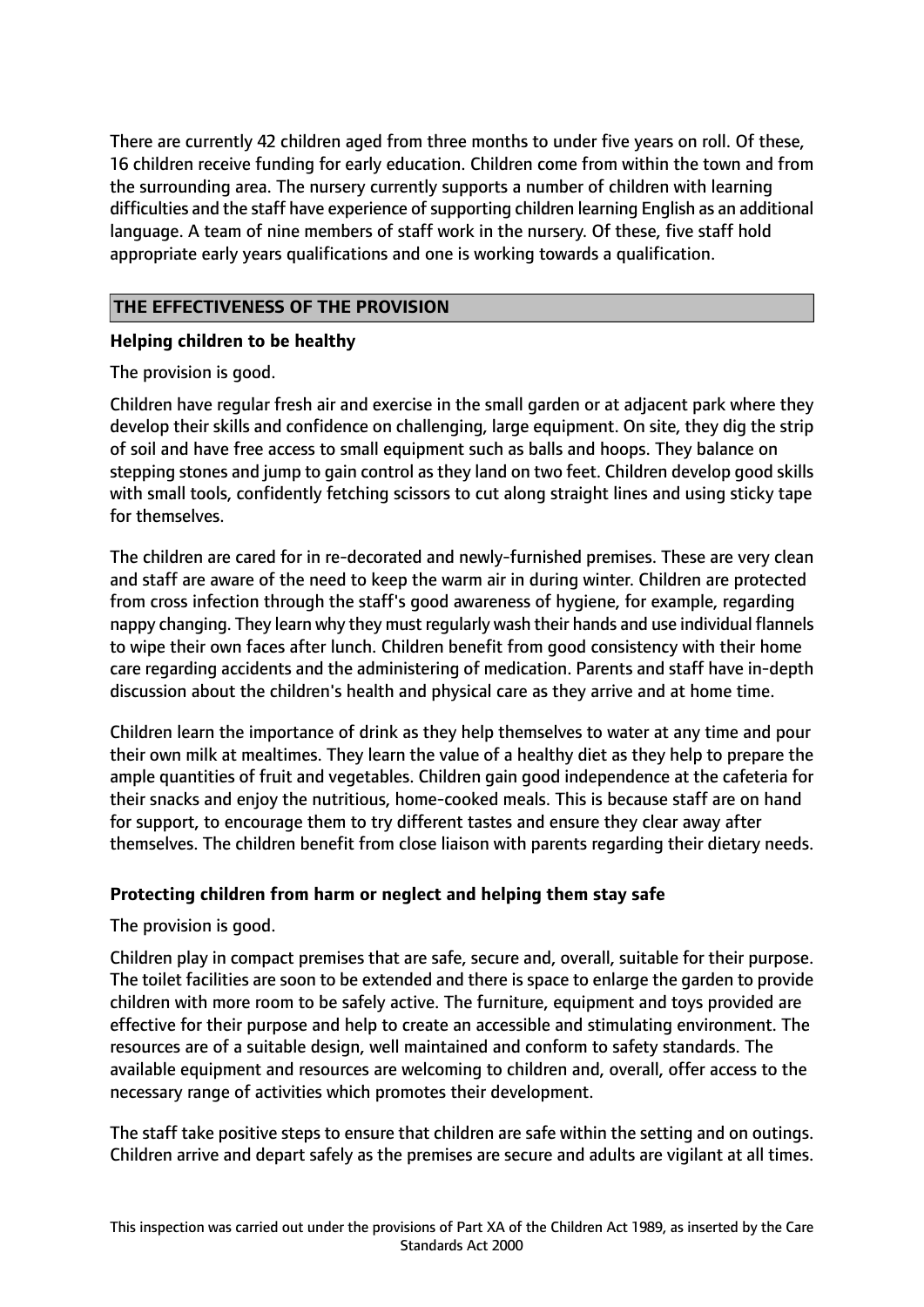Those who require a sleep are frequently checked in the attractive sleep room to ensure their safety. Staff assess and manage risks competently, for example, frequently monitoring the garden and posting prominent notices to ensure the stairgates are closed. Children learn to keep themselves safe. For example, they follow calm ways to move around the premises and learn how to leave in an emergency.

The children's welfare is given high priority. They are safeguarded by the staff's clear understanding of first aid and child protection issues. This is underpinned by comprehensive policies and procedures to support staff to take appropriate action in the event of any concern.

## **Helping children achieve well and enjoy what they do**

#### The provision is good.

Children enjoy their time in nursery and enthusiastically begin to play as soon as they arrive. They are well motivated in their self-chosen activities, for example, to design bookmarks and collect the materials they need. They show interest and excitement in their play as they discover sheets of ice and exclaim how cold these are. The babies are happy and well stimulated by a wide range of sensory experiences, including play with a variety of treasure baskets containing natural materials. Young children achieve well as staff effectively use their growing understanding of the 'Birth to three matters' framework to observe and plan for them. Two-year-olds benefit from the stimulation of older children's play and are well supported by their keyworkers. Children of all ages relate well to each other, whilst three-year-olds begin to form strong friendship groups. All children have very positive relationships with the staff, listen well to them and seek assistance from them when needed.

## Nursery Education

The quality of teaching and learning is good. Children make consistently good progress in all of the areas of learning. They confidently join in conversation based on pictures in books and tell simple stories, for example, about a painting of a lion among trees. They use language to negotiate in their play and are keen to answer questions, including about the calendar and weather. They use their 'listening ears' and learn new words such as 'February'. Children enjoy rhymes and know the initial sounds of their own and other's names. They eagerly draw and paint and name their work when they wish. Children recognise numerals and older ones are sometimes challenged to count and calculate how many girls and boys altogether. They gain a good understanding of shape, space and measure through solving practical problems. For example, they recognise a square from a display and place coloured pegs in a pattern with some 'at the top'.

Children develop a good knowledge and understanding of the world. They effectively learn about the environment on walks, for example, to access climbing equipment that is only available in the park. They follow some outings up with a variety of art work, for example, based on birds they have sighted. Children investigate the texture of damp sand and explore soil for worms. They begin to understand changes to cooking ingredients. They eagerly role play with technological items, such as a calculator, and sometimes choose their own computer programs. They gain a good insight into different celebrations that are meaningfully introduced through, for example, dark nights and fireworks for Diwali. Children explore a range of media and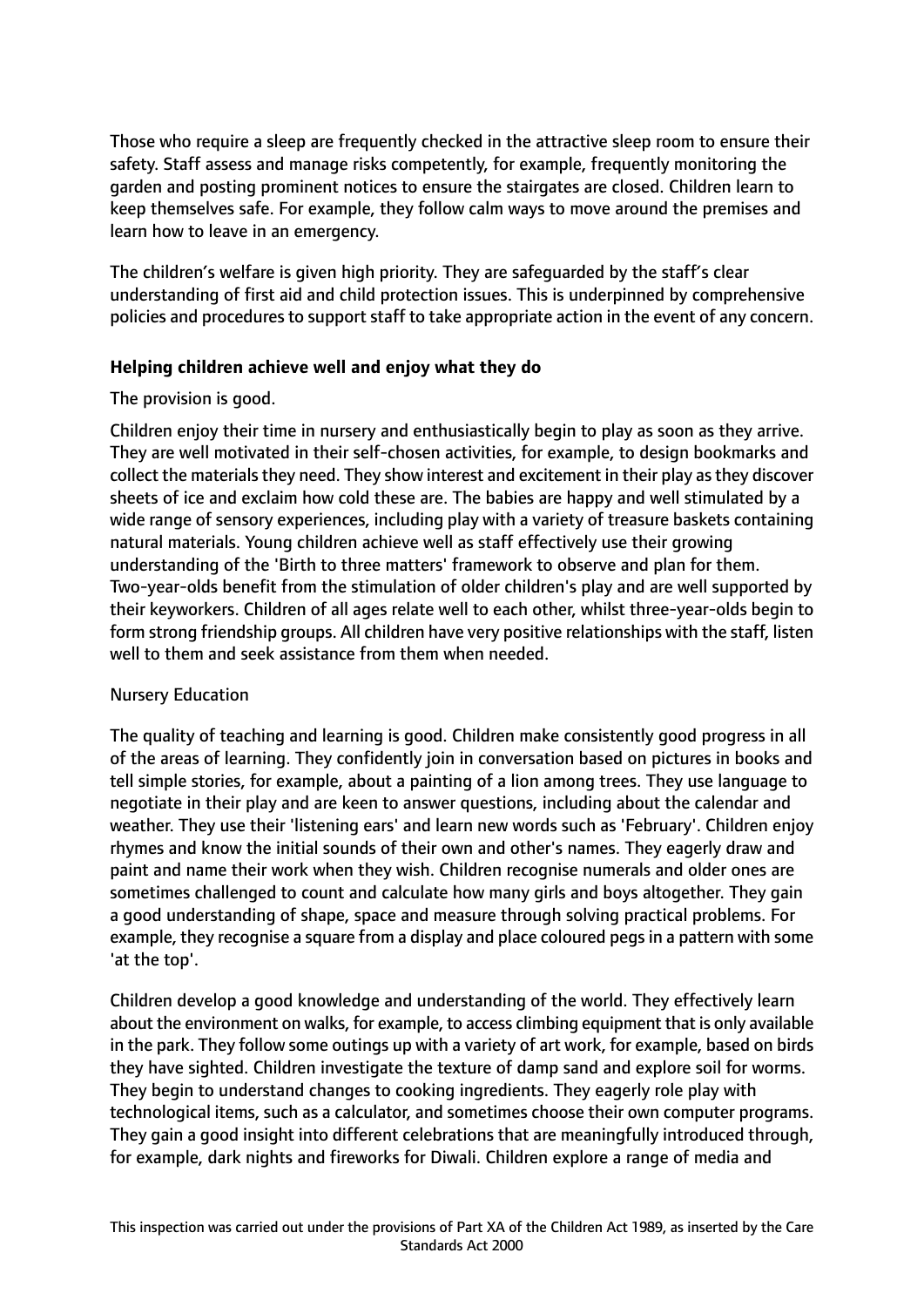materials, for example, to mix their own paint colours on paper and identify five shades of blue in one area. They enjoy creating 'small worlds' and role play, for example, at the 'vet's'. They all eagerly respond to music and songs to play instruments rhythmically and to add spontaneous movement as they join in action songs.

The teaching provides supportive challenges for children of all ages and abilities. Staff understand the children well and provide a wide range of activities and experiences to assist their development. Children's progress is effectively promoted through staff's growing understanding of the Foundation Stage. Adults clearly appreciate how children learn through their play and the value of following up children's spontaneous interest, for example, about space. Planning covers all areas of learning and indicates the general aim of each activity through the early learning goal. However, it does not clearly link to the regular assessment of individual children's progress through the stepping stones. Staff make good use of time and available resources to support children's learning. They regularly evaluate the children's responses to help meet their needs effectively.

## **Helping children make a positive contribution**

The provision is good.

Children settle well in the family atmosphere of the group where equality of opportunity for all children is actively promoted. They relate well to others as older children share resources such as books and support younger ones, for example, when they regularly meet in the garden. Children effectively make decisions as they choose their activities and access materials and tools from low-level storage. The nursery provides a welcome to different families through the evident resources that include greetings written in a variety of languages.

The staff are well aware that children may have special needs. They are now proactive in ensuring that these children receive appropriate support when their needs are identified or they join the nursery. The co-ordinator frequently observes the children's responses and works in close liaison with their parents and other professionals. The adults work well together to effectively manage a wide range of children's behaviour in ways that promote their welfare and development. Children begin to learn positive strategies, such as using 'kind hands'. They are well supported to resolve any conflicts that occur and their self esteem is fostered by strong emphasis on the use of praise. Spiritual, moral, social and cultural development is fostered.

Partnership with parents is good. Children benefit from the consistency of support, for example, regarding parents' wishes about collection. Families are offered detailed information about the nursery and the Foundation Stage curriculum through the detailed prospectus, informative noticeboards and regular letters. Parents receive good information about the children as babies' days are clearly explained on written sheets and staff talk to all parents about their children's time at the nursery. Twice-yearly meetings with staff are planned to share the children's developmental records, though parents' comments are not yet included in these to inform the assessments. Families value the welcoming environment and have effective opportunities for meaningful involvement in their children's learning. They are welcome to stay or to talk about their interests with the children. Many are practically involved through sharing resources, such as books, craft materials and garden items.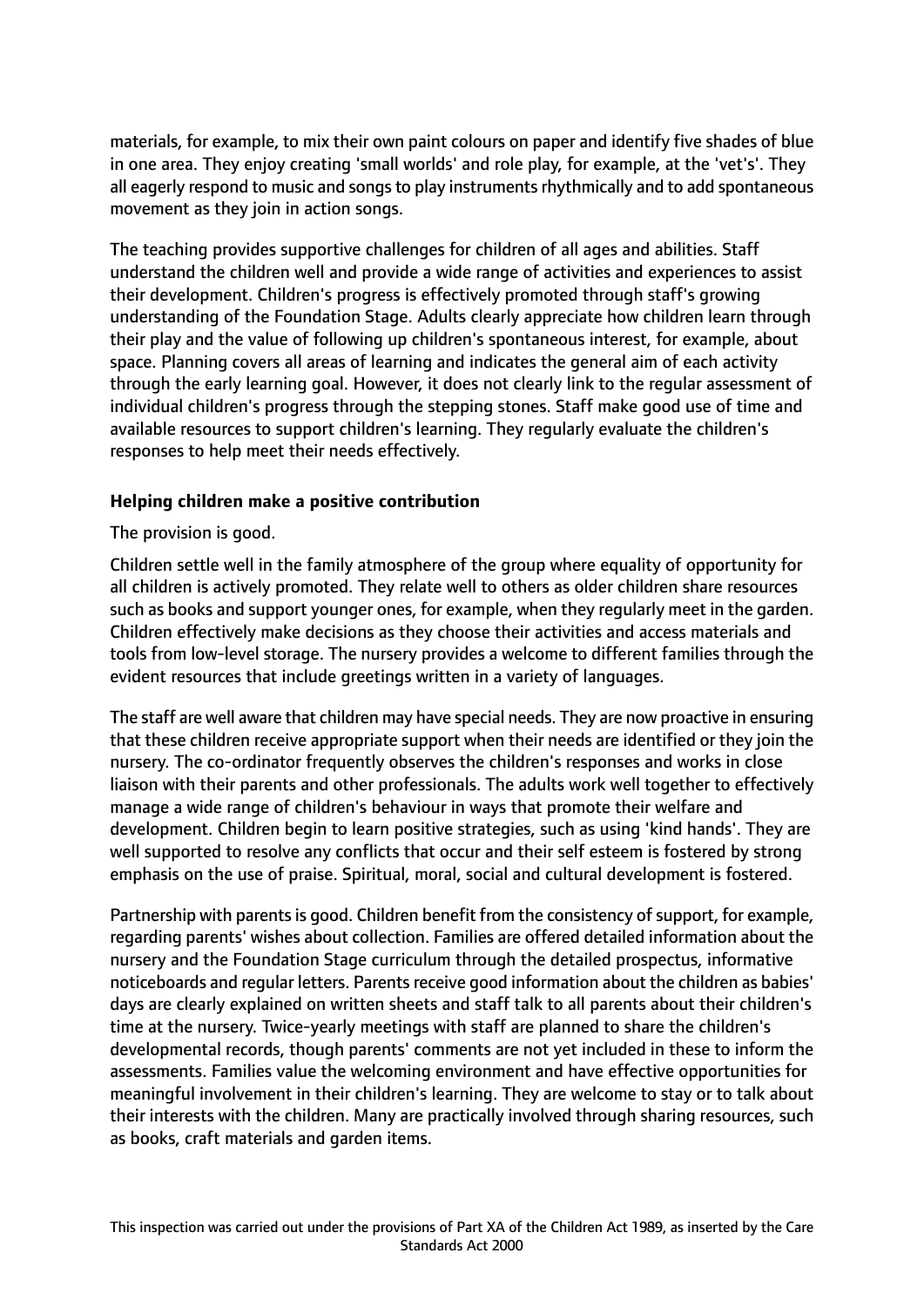# **Organisation**

The organisation is good.

Robust systems are in place for appointing, vetting and supporting the continuing suitability of staff. The operational planning is detailed to foster the children's health, safety, care and learning. For example, a good adult-to-child ratio is maintained and procedures are in place to support individual children, including the use of keyworkers. The setting meets the needs of the range of children for whom it provides.

The nursery's documentation is well maintained. Systems are in place so that records are completed to show the hours of attendance of children, staff and visitors. Documents are kept accessible in secure storage and the nursery has good regard for confidentiality. The group has set up a log to record any complaint and this is compliant with Ofsted's requirements. Effective systems are being developed for sharing documents with parents, such as the records of children's progress.

Leadership and management are good. The providers promote clear aims and objectives. They are regularly involved in the daily life of the nursery to support staff and to monitor the provision. Staff's professional development is effectively encouraged through appraisal, on-going training and informal sharing of current literature. This ensures adults are motivated and that children benefit from their increasing skills. Regular evaluation of children's responses enables staff to set clear direction to improve the organisation and outcomes for children. The adults in the nursery enjoy each other's company and work well together. They show high commitment to promoting an inclusive environment in which every child matters.

#### **Improvements since the last inspection**

Not applicable.

## **Complaints since the last inspection**

Since registration there have been no complaints made to Ofsted that required the provider or Ofsted to take any action in order to meet the National Standards. The provider is required to keep a record of complaints made by the parents, which they can see on request. The complaints record may contain complaints other than those made to Ofsted.

## **THE QUALITY AND STANDARDS OF THE CARE AND NURSERY EDUCATION**

On the basis of the evidence collected on this inspection:

The quality and standards of the care are good. The registered person meets the National Standards for under 8s day care and childminding.

The quality and standards of the nursery education are good.